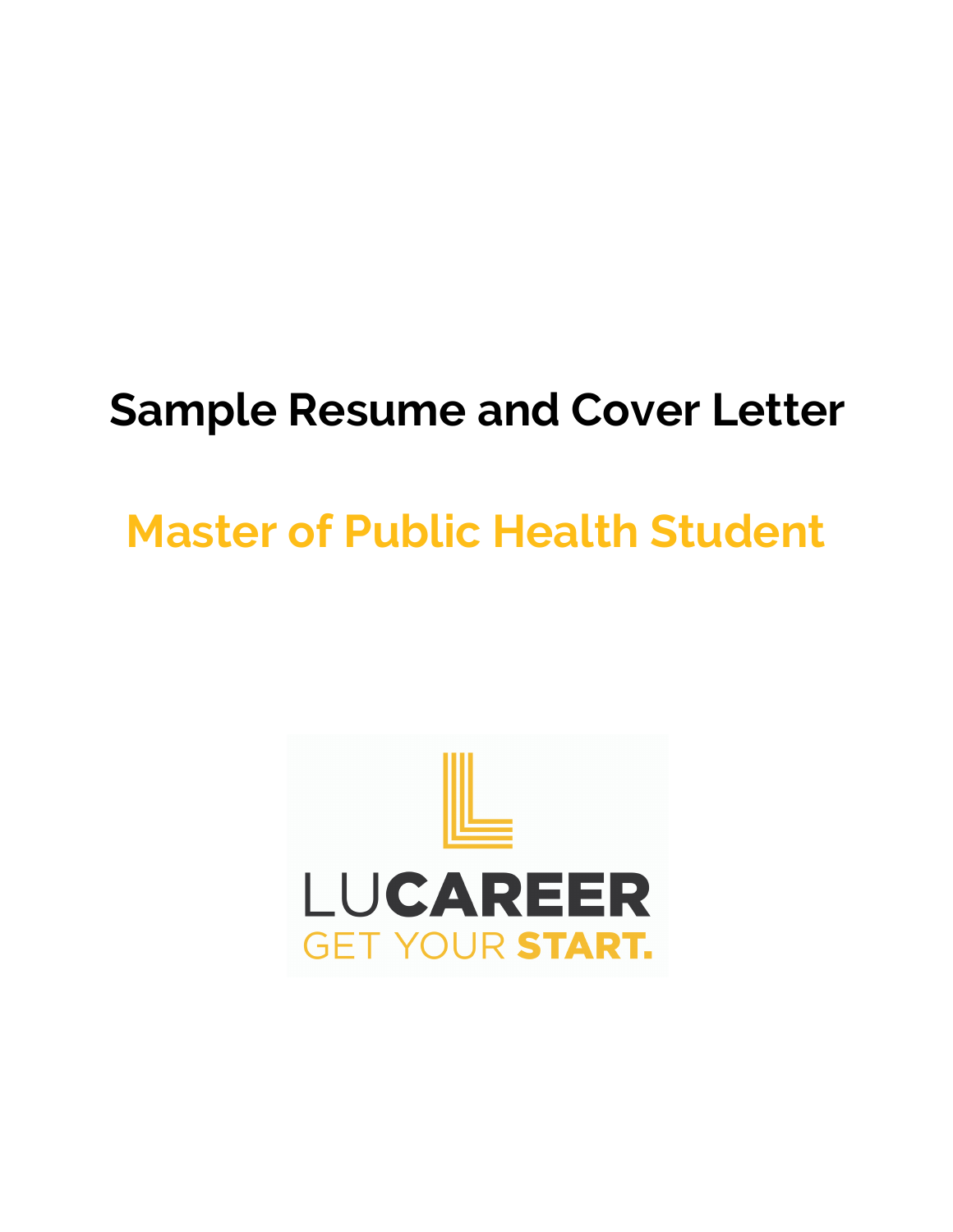### **Job Description**

Working as part of the Behavioral Health Division and reporting directly to the program director, the policy analyst will be responsible for:

- Providing technical assistance focused on substance use disorders and mental illnesses;
- Analyzing relevant, administrative policy, research, and legislation;
- Coordinating with a team of expert consultants providing technical assistance

Duties include:

- **Cultivating relationships** across stakeholders involved with each grant program
- **Coordinating, leading, and documenting** site visits
- Maintaining regular **communication** with grantees
- Providing **guidance and resources** to assist grantees in meeting their program goals
- Contributing to the development of and facilitating grantee training activities, such as webinars and online learning communities
- **Documenting** technical assistance contacts and activities in a timely manner
- With guidance from senior staff, developing **written products**, including policy briefs, research memos, and presentations that concisely and clearly describe complex analyses and policy options to policymakers
- Contributing to the **development and implementation** of long-range strategies to guide the CSG Justice Center's substance addiction and behavioral health work
- Working with a wide range of **stakeholders** focused on city/county government, law enforcement, criminal justice and behavioral health technical assistance efforts
- Responding to requests from the field for information and resources
- Contributing to the **development of implementation tools** and protocols that build consistency in technical assistance service delivery among the team
- Conducting **policy analysis and research** support for the division as a whole, as needed
- Updating managers and senior staff on relevant project developments and other work in the field that impacts project goals
- **Participating actively** in staff discussions and strategic planning meetings

What you'll bring:

A bachelor's degree (required) and a graduate degree in a related field, such as behavioral health, criminal justice, law, public health, public policy, or social work (preferred)

**When reviewing job descriptions, look for themes and keywords to guide content in your cover letter**

**Not many requirements are listed, so we have to look to Duties for clues on necessary skills**

**Themes in this description include transferable skills like relationship-building, writing, analysis and research**

**A foundation of knowledge in mental health, substance abuse and the justice system will be helpful to discuss**

**Bolded words are examples of keywords to integrate into your resume or cover letter**

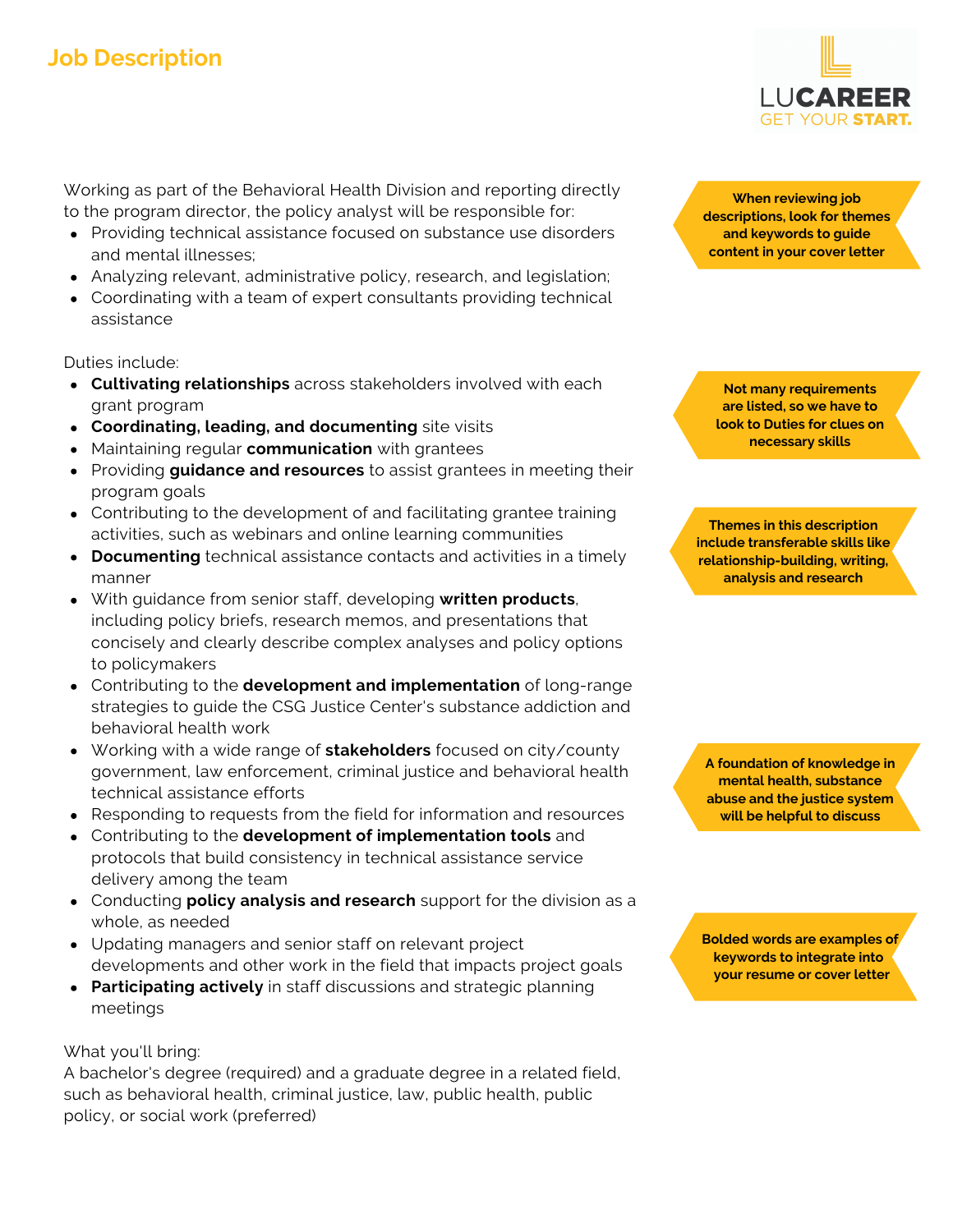### **Cover Letter**

1234 N. Roll Street Chicago, IL 60626

January 13, 2021

Council of State Governments Justice Center 22 Cortlandt Street Floor 22 New York, NY 10007 **It is ideal to address letters to a specific**

Dear Hiring Manager,

As a May 2021 graduate of the MPH program at Loyola University Chicago, I am writing to enthusiastically apply for the Policy Analyst position with the Council of State Governments Justice Center. **My education and experience demonstrate my strong knowledge of public health and behavioral health, as well as my ability to develop strong relationships and manage programs. Your first paragraph should indicate**

**person, but when you don't have a name**

**be sure to address to a title**

In my senior year at University of Wisconsin-Madison I volunteered with **Lakeshore Community Health Center**. This experience made me acutely aware of disparities in healthcare access as I encountered patients who had postponed medical or mental health treatment due to lack of insurance coverage. My interest in behavioral health as a public health need grew as a **Public/Community Health Intern** with SCO Family of Services. The most rewarding project I completed was a collaboration with the NY Office of Mental Health. As part of an interdisciplinary working group, I led a needs assessment to understand the behavioral and systemic contributors to mental health and wellness. The resulting program proposal is currently being implemented through multiple pilot SCO school and prison locations. Finally, as a volunteer **Community Coordinator** for NoStigmas, I respond to external requests and develop relationships with a variety of external constituents in order to build a strong support system for individuals struggling with mental illness and addiction. All of these experiences demonstrate my ability to develop strong partnerships with multiple partners, and to collect, analyze and interpret data to facilitate programming and policy decisions.

I chose to pursue an MPH with the goal of addressing disparities in healthcare, and I quickly recognized that behavioral health was a major area of unmet need. My work experience has established a strong foundation of knowledge on the impacts of mental health on individuals and communities. My coursework has focused heavily on social determinants of health as well as policy and research. CSG Initiatives like the Justice and Mental Health Collaboration Program **demonstrate the important intersection of health and criminal** justice. This work is also closely aligned with my own professional interests and values, and I would welcome the opportunity to contribute to the develop of policies and programs that improve life for people and communities. **Tying experience back to the organization and position helps the reader assess fit. For**

I would bring to CSG a strong foundation of public health knowledge, as well as an ability to build relationships make data-driven program recommendations. I appreciate your time, and I hope to have an opportunity to share more about my experience in an interview. I can be reached at (773)508-7716 or ivymara@gmail.com.

Sincerely, (Handwritten Signature) Ivy Mara







**what you are applying for, and also provide a brief value statement.**



#### **Applicant explains relevant experience in more detail.**

**mission is also important.**

**many roles, showing a connection to the**



**Applicant closes letter reiterating the main points and provides contact info**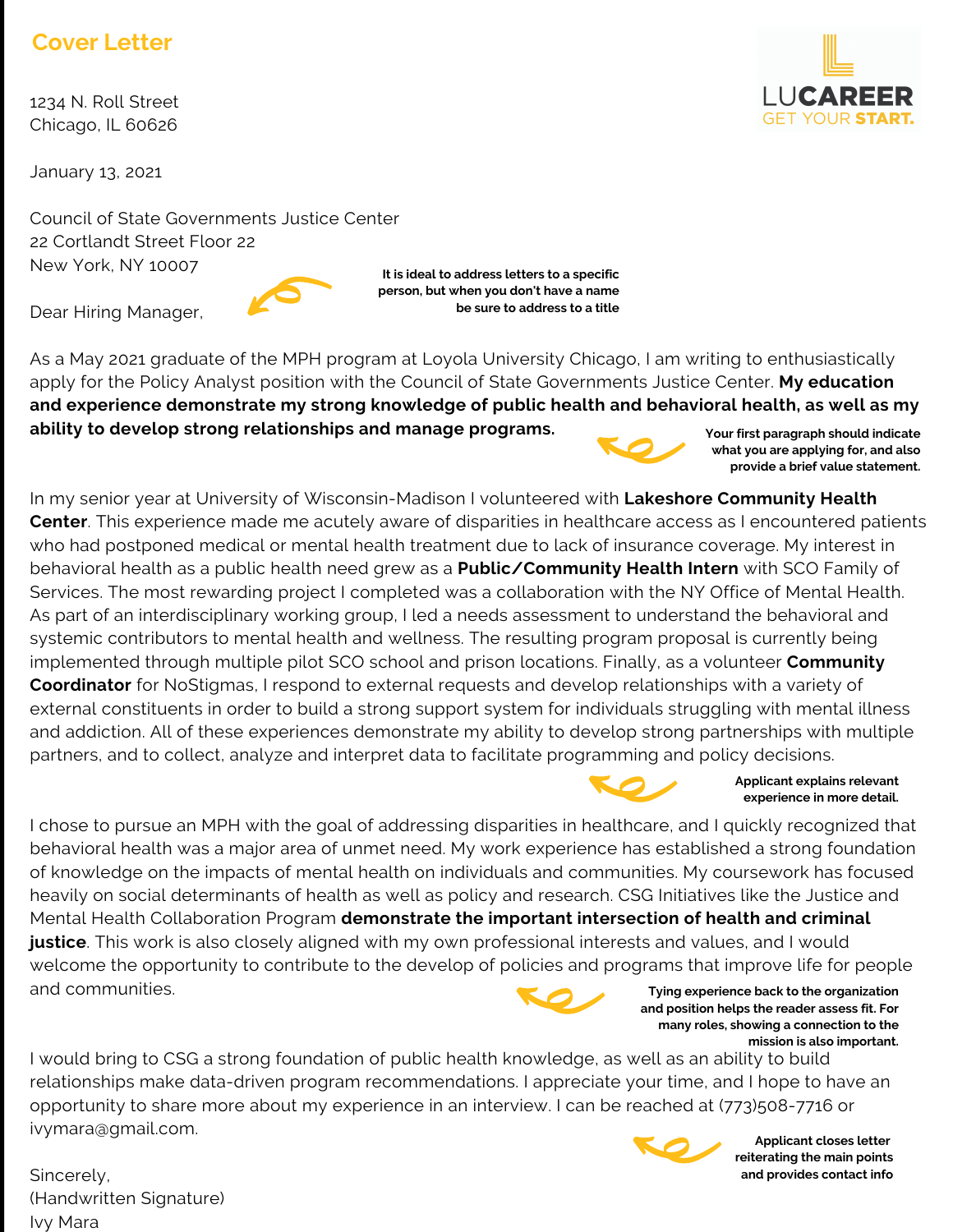# Resume

**EDUCATION** 

Loyola University Chicago

Public Health Policy and Management Concentration

Health Program Planning and Evaluation

**Bachelor of Science in Molecular and Cellular Biology** 

**Master of Public Health** 

 $\bullet$  GPA 3.8/4.0

 $\bullet$  GPA 3.6/4.0

**RELEVANT EXPERIENCE** 

**NoStigmas** 

**University of Wisconsin-Madison** 

**Community Coordinator Volunteer** 



## **Ivy Mara**

ivymara@gmail.com 773-508-7716 Linkedin.com/ivymara Listing coursework can help you spotlight relevant ig coursework can new you spought to:<br>knowledge built through you spought ret<br>program

> Chicago, IL Expected May 2021



Madison, WI May 2019



Experience can be split into functional categories to keep the focus on relevant experience

Chicago, IL

November 2020 - Present

- Cultivate a peer support network for individuals with mental illness or addiction through targeted outreach
- Collaborate with community partners to brainstorm event alternatives during the pandemic
- Develop in-depth knowledge of mental health and substance abuse, as well as supportive resources

### **SCO Family of Services**

**Public/Community Health Intern** 

- Collaborated with staff from the NY Office of Mental Health to determine areas of unmet need within the local community
- Entered and analyzed data from over 500 patient experience surveys
- Presented process improvement data and recommendations to senior leadership  $\bullet$

### **Lakeshore Community Health Center**

**Waiting Room Navigator Volunteer** 

- Served as a first point of contact for patients entering the center
- Educated patients about what to expect from their provider  $\bullet$
- Provided basic assistance with Spanish language translation

New York, NY

May 2020 - August 2020

Madison, WI May 2019 - August 2019



Think about every experience through the lens of the role you are applying for. Consider duties and keywords that fit the needs of the position.